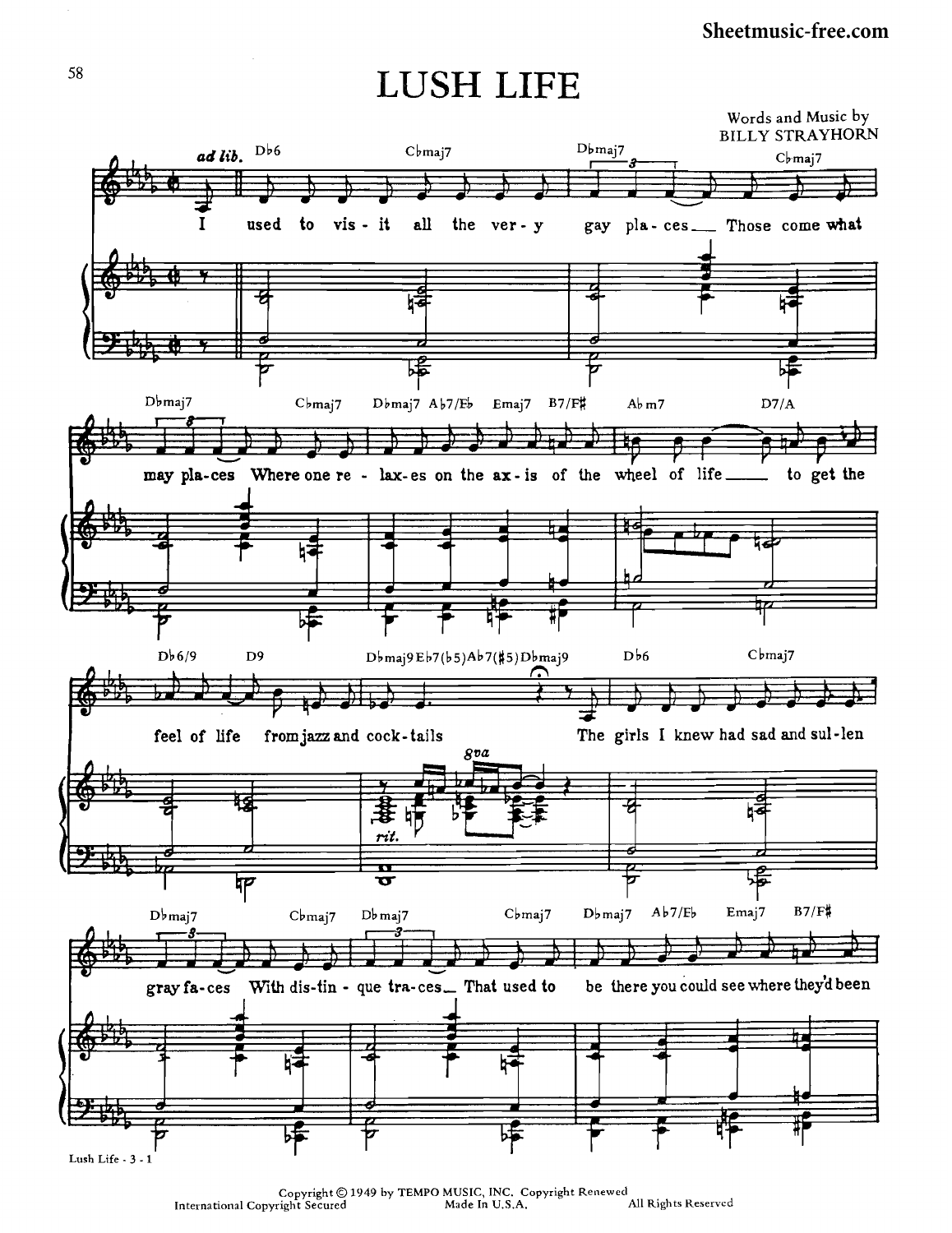## **[Sheetmusic-free.com](http://sheetmusic-free.com/)**